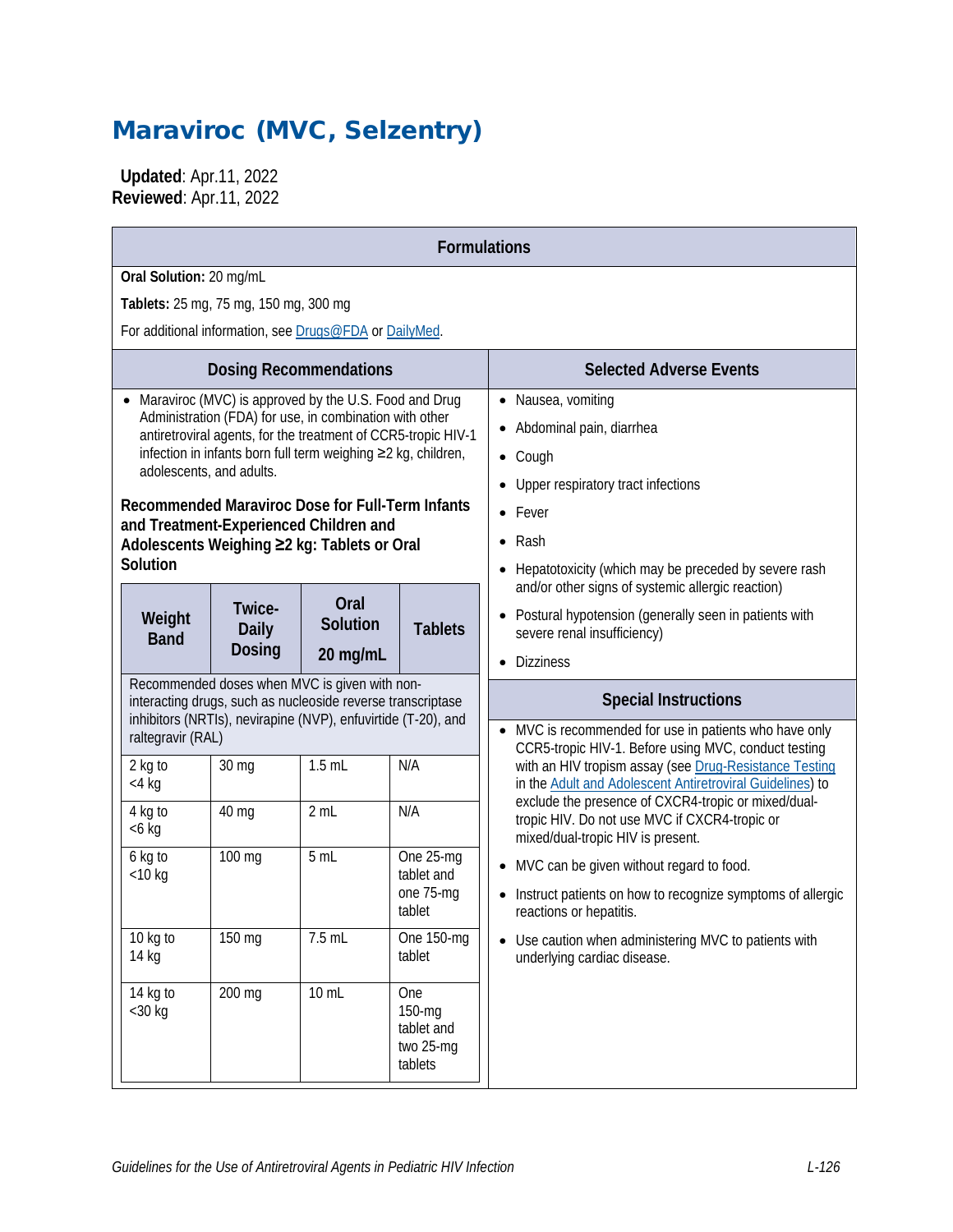| 30 kg to<br>$<$ 40 $kg$ | 300 mg                                                                          | 15 mL                                                                                                                                                                                                                          | <b>One</b><br>300-mg    | Metabolism/Elimination                                                                                                                                                                 |  |  |
|-------------------------|---------------------------------------------------------------------------------|--------------------------------------------------------------------------------------------------------------------------------------------------------------------------------------------------------------------------------|-------------------------|----------------------------------------------------------------------------------------------------------------------------------------------------------------------------------------|--|--|
|                         |                                                                                 |                                                                                                                                                                                                                                | tablet                  | • MVC is a substrate of CYP3A4. If a patient is receiving<br>antiretroviral agents or other medications that act as                                                                    |  |  |
| $≥40$ kg                | 300 mg                                                                          | 15 mL                                                                                                                                                                                                                          | One<br>300-mg<br>tablet | CYP3A inducers or inhibitors, the dose of MVC should be<br>adjusted accordingly.                                                                                                       |  |  |
|                         |                                                                                 | Recommended doses when MVC is given with potent                                                                                                                                                                                |                         | Maraviroc Dosing in Patients with Hepatic Impairment                                                                                                                                   |  |  |
| (PIs)                   |                                                                                 | cytochrome P450 (CYP) 3A inhibitors (with or without a<br>potent CYP3A inducer), including all protease inhibitors                                                                                                             |                         | • Use caution when administering MVC to patients with<br>hepatic impairment; MVC concentrations may be<br>increased in these patients.                                                 |  |  |
| 2 kg to                 |                                                                                 | Not recommended. Data are insufficient to                                                                                                                                                                                      |                         | Maraviroc Dosing in Patients with Renal Impairment                                                                                                                                     |  |  |
| $<$ 10 kg               |                                                                                 | make dosing recommendations for infants<br>weighing <10 kg and receiving a potent<br>No data recommend specific doses of MVC for pediatric<br>P450 CYP3A inhibitor.<br>patients with mild or moderate renal impairment. MVC is |                         |                                                                                                                                                                                        |  |  |
| 10 kg to                | 50 mg                                                                           | $2.5$ mL                                                                                                                                                                                                                       | Two                     | contraindicated for pediatric patients with severe renal<br>impairment or end-stage renal disease who are on regular<br>hemodialysis and who are receiving potent CYP3A<br>inhibitors. |  |  |
| $<$ 20 kg               |                                                                                 |                                                                                                                                                                                                                                | $25-mg$<br>tablets      |                                                                                                                                                                                        |  |  |
| 20 kg to<br>$<$ 30 $kg$ | 75-80 mg                                                                        | 4 mL                                                                                                                                                                                                                           | One<br>$75 - mg$        | Refer to the manufacturer's prescribing information for the                                                                                                                            |  |  |
|                         |                                                                                 |                                                                                                                                                                                                                                | tablet                  | appropriate doses to use in <b>adolescent and</b> adult patients                                                                                                                       |  |  |
| 30 kg to                | 100 mg                                                                          | 5 mL                                                                                                                                                                                                                           | One                     | with renal impairment.                                                                                                                                                                 |  |  |
| $<$ 40 $kg$             |                                                                                 |                                                                                                                                                                                                                                | $25-mq$<br>tablet and   |                                                                                                                                                                                        |  |  |
|                         |                                                                                 |                                                                                                                                                                                                                                | one<br>$75-mq$          |                                                                                                                                                                                        |  |  |
|                         |                                                                                 |                                                                                                                                                                                                                                | tablet                  |                                                                                                                                                                                        |  |  |
| $≥40$ kg                | 150 mg                                                                          | 7.5 mL                                                                                                                                                                                                                         | One                     |                                                                                                                                                                                        |  |  |
|                         |                                                                                 |                                                                                                                                                                                                                                | 150-mg<br>tablet        |                                                                                                                                                                                        |  |  |
|                         |                                                                                 | Recommended doses when MVC is given with potent                                                                                                                                                                                |                         |                                                                                                                                                                                        |  |  |
|                         |                                                                                 | CYP3A inducers (without a potent CYP3A inhibitor),<br>including efavirenz (EFV) and etravirine (ETR)                                                                                                                           |                         |                                                                                                                                                                                        |  |  |
| Infants and             |                                                                                 | Not recommended. Data are insufficient to                                                                                                                                                                                      |                         |                                                                                                                                                                                        |  |  |
| children<br>and         |                                                                                 | make dosing recommendations.                                                                                                                                                                                                   |                         |                                                                                                                                                                                        |  |  |
| adolescents             |                                                                                 |                                                                                                                                                                                                                                |                         |                                                                                                                                                                                        |  |  |
| in all weight<br>bands  |                                                                                 |                                                                                                                                                                                                                                |                         |                                                                                                                                                                                        |  |  |
|                         |                                                                                 |                                                                                                                                                                                                                                |                         |                                                                                                                                                                                        |  |  |
|                         |                                                                                 |                                                                                                                                                                                                                                |                         |                                                                                                                                                                                        |  |  |
|                         |                                                                                 | <b>Recommended Maraviroc Dose for Adults: Tablets</b>                                                                                                                                                                          |                         |                                                                                                                                                                                        |  |  |
|                         | <b>When Coadministered With</b>                                                 |                                                                                                                                                                                                                                | <b>Dose</b>             |                                                                                                                                                                                        |  |  |
|                         | Non-interacting concomitant medications,<br>including NRTIs, T-20, NVP, and RAL |                                                                                                                                                                                                                                | 300 mg<br>twice         |                                                                                                                                                                                        |  |  |
|                         |                                                                                 |                                                                                                                                                                                                                                | daily                   |                                                                                                                                                                                        |  |  |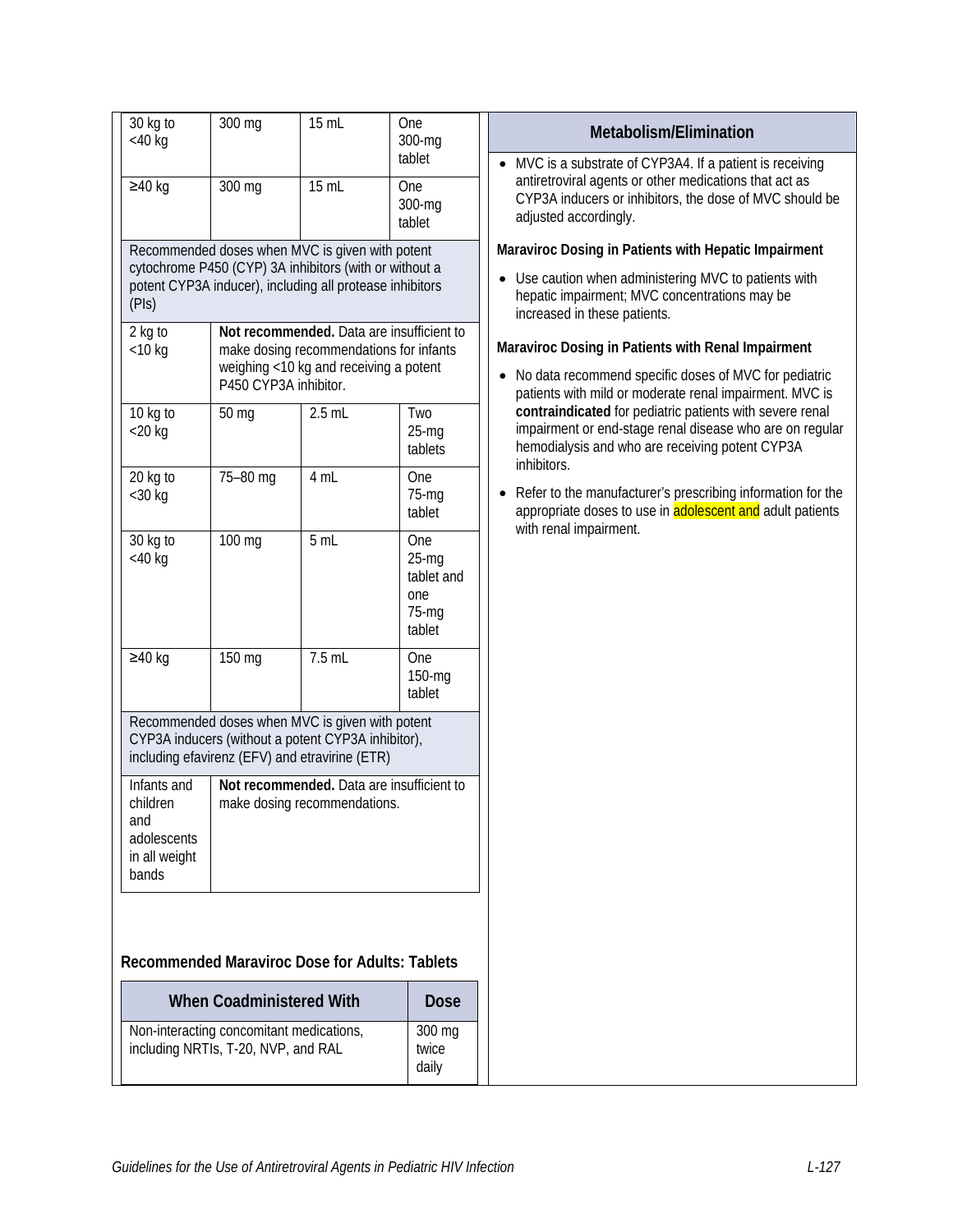| Potent CYP3A inhibitors (with or without a<br>potent CYP3A inducer), including all PIs | 150 mg<br>twice<br>daily |
|----------------------------------------------------------------------------------------|--------------------------|
| Potent CYP3A inducers (without a potent<br>CYP3A inhibitor), including EFV and ETR     | 600 mg<br>twice<br>daily |
|                                                                                        |                          |

## **Drug Interactions**

Additional information about drug interactions is available in the [Adult and Adolescent](https://clinicalinfo.hiv.gov/en/guidelines/adult-and-adolescent-arv/whats-new-guidelines)  [Antiretroviral Guidelines](https://clinicalinfo.hiv.gov/en/guidelines/adult-and-adolescent-arv/whats-new-guidelines) and the [HIV Drug Interaction Checker.](http://www.hiv-druginteractions.org/)

- *Absorption:* Absorption of maraviroc (MVC) is slightly reduced with ingestion of a high-fat meal. Food restrictions were not part of either the adult trials (which used the tablet formulation) or the pediatric trial (which used both the tablet and oral solution formulations) that demonstrated the efficacy, antiviral activity, and safety of MVC. Therefore, MVC can be given with or without food.
- *Metabolism:* MVC is a cytochrome P450 (CYP) 3A and p-glycoprotein (P-gp) substrate and requires dose adjustments when administered with medications that modulate CYP3A or P-gp. A patient's medication profile should be carefully reviewed for potential drug interactions before MVC is administered; recommended MVC doses are based on concomitant medications and their anticipated effect on MVC metabolism.

### **Major Toxicities**

- *More common:* Cough, fever, upper respiratory tract infections, rash, musculoskeletal symptoms, abdominal pain, vomiting, diarrhea, and headache. Dizziness occurred in 12.2% of adults but only 3.2% of children when MVC was administered twice daily.
- *Less common (more severe):* Hepatotoxicity has been reported; some cases were preceded by evidence of a systemic allergic reaction (including pruritic rash, eosinophilia, or elevated levels of immunoglobulin). Serious adverse events (AEs) occurred in <2% of MVC-treated adult patients and included cardiovascular abnormalities (e.g., angina, heart failure, myocardial infarction), hepatic cirrhosis or failure, cholestatic jaundice, viral meningitis, pneumonia, myositis, osteonecrosis, and rhabdomyolysis.

#### **Mechanism of Action**

MVC is a CCR5 receptor antagonist that selectively binds to the human chemokine receptor CCR5 on the cell membrane, preventing interaction between HIV-1 gp120 and CCR5 tropic HIV-1, inhibiting viral entry into the cell.

#### **Resistance**

An HIV tropism assay should be performed before MVC is administered to a patient. Clinical failure may also represent the outgrowth of CXCR4-using (naturally resistant) HIV variants. However, in circumstances when MVC is needed for presumptive HIV therapy for full-term neonates at high risk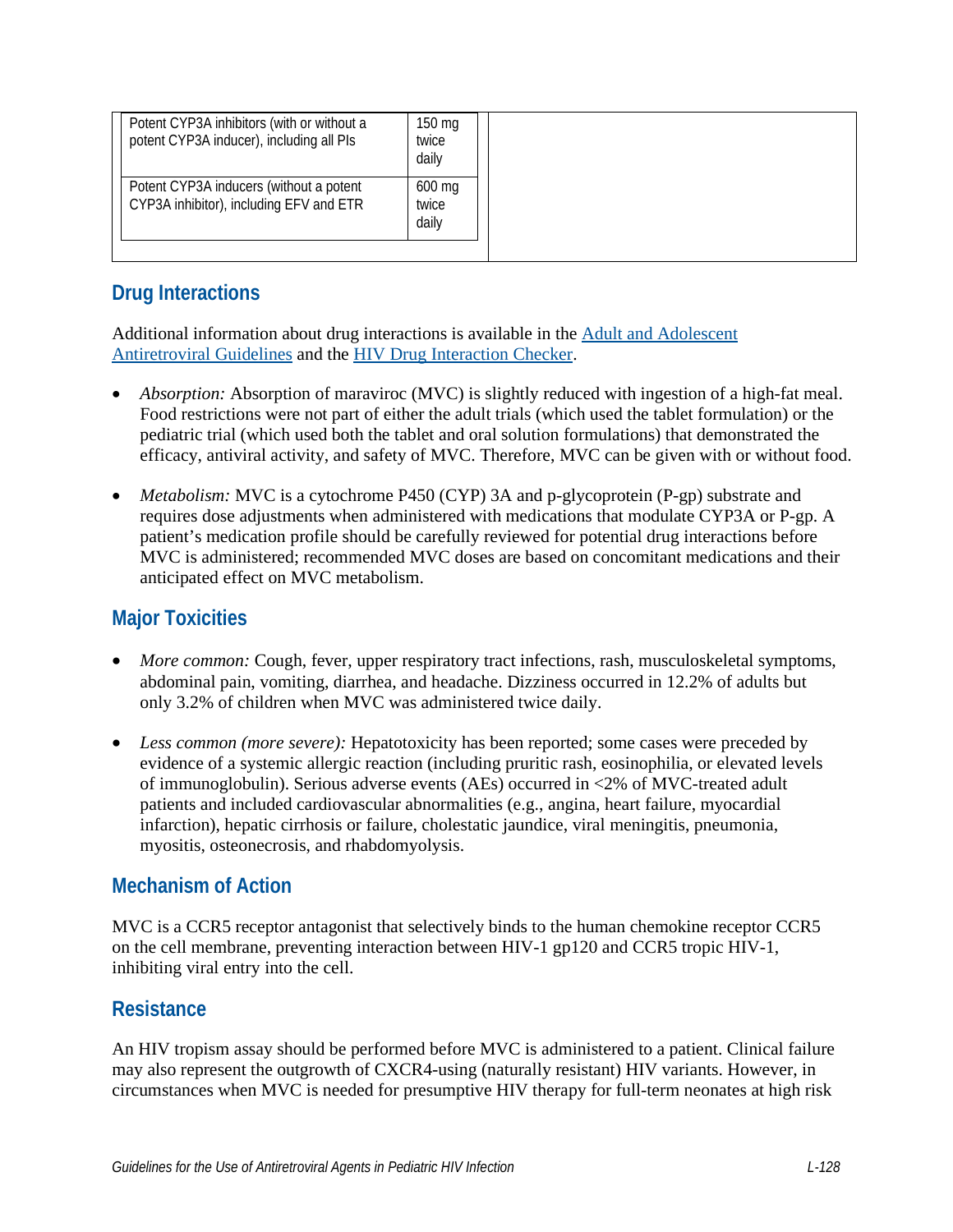of perinatal HIV transmission, initiation of MVC should not be deferred until assay results are available, and consultation with an  $HIV$  expert is recommended.

## **Pediatric Use**

## *Approval*

MVC was recently approved by the U.S. Food and Drug Administration (FDA) for treatment in fullterm infants weighing  $\geq$  2 kg when used in conjunction with other antiretroviral drugs.<sup>1</sup> MVC had previously been approved by the FDA for use in children  $\geq$ 2 years and weighing  $\geq$ 10 kg, as well as adolescents and adults who have CCR5-tropic HIV-1.[2](#page-4-1)

#### *Pharmacokinetics and Efficacy*

The International Maternal Pediatric Adolescent AIDS Clinical Trials (IMPAACT 2007) study evaluated the pharmacokinetics (PK) and safety of MVC added to a 6-week prophylactic antiretroviral regimen to prevent perinatal HIV transmission of HIV among infants born to mothers living with HIV.<sup>2</sup> Analyses were stratified by exposure to efavirenz (EFV), either *in utero* or through breastmilk versus non-EFV exposure. The MVC exposure target was average plasma concentration  $(C_{\text{avg}}) \ge 75$  ng/mL, as determined by adult treatment studies. MVC oral solution was dosed at 8 mg/kg twice daily for the first 6 weeks of life. Among 25 infants with evaluable PK data, 12 of whom were EFV-exposed, 67% of the EFV-exposed infants achieved a  $C_{avg} \ge 75$  ng/mL at Week 1, whereas 77% of the EFV-unexposed infants had a  $C_{avg} \ge 75$  ng/mL. At Week 4, the proportion of infants achieving a  $C_{\text{avg}} \ge 75$  ng/mL declined to 42% among EFV-exposed infants and 31% among EFV-unexposed infants. No infants in the study met safety endpoints or discontinued MVC during the study and no infants acquired HIV. The FDA recommendation for MVC dosing among children >6 weeks of life but younger than 2 years of age is based on modeling using PK data from the IMPAACT 2007 study. When considering the use of MVC for neonates and infants, a pediatric HIV specialist should be consulted.

PK, safety, and efficacy of MVC for treatment-experienced children, ages 2 years to <18 years and weighing ≥10 kg, who had plasma HIV RNA >1,000 copies/mL, were examined in an international dose-finding and efficacy study (A4001031). Of the 103 children who participated in the study, 51% had HIV-1 subtype C, 25% had subtype B, and 23% had other subtypes.

In this trial, the MVC dose was based on body surface area and the composition of the patient's optimized background therapy. Most participants, [90 of 103 participants (87%)], received MVC in combination with potent CYP3A inhibitors; 10 participants received MVC with noninteracting medications; and only 3 participants received MVC with CYP3A inducers (without CYP3A inhibitors). The key pharmacologic target (geometric mean  $C_{avg}$  of  $>100$  ng/mL) was achieved with both the tablet and oral solution formulation of MVC[.](#page-4-2)<sup>3</sup>

From a mean baseline plasma HIV RNA concentration of 4.4  $log_{10}$  copies/mL, a decrease of  $\geq$ 1.5 log<sub>10</sub> occurred in all four age-based cohorts. Only two participants discontinued the study due to AEs. The most common MVC-related AEs through 48 weeks were diarrhea (which occurred in 20.3% of participants), vomiting (19.8%), and upper respiratory infections (16.2%). At Week 48, 48% of participants had HIV RNA <48 copies/mL.<sup>[3](#page-4-2)</sup> The absolute CD4 T lymphocyte cell count and percentage increased in all four subgroups of the study, with overall median increases of 192 cells/mm<sup>3</sup> (interquartile range [IQR]  $92-352$  cells/mm<sup>3</sup>) and 4% (IQR 1% to 8%), respectively.